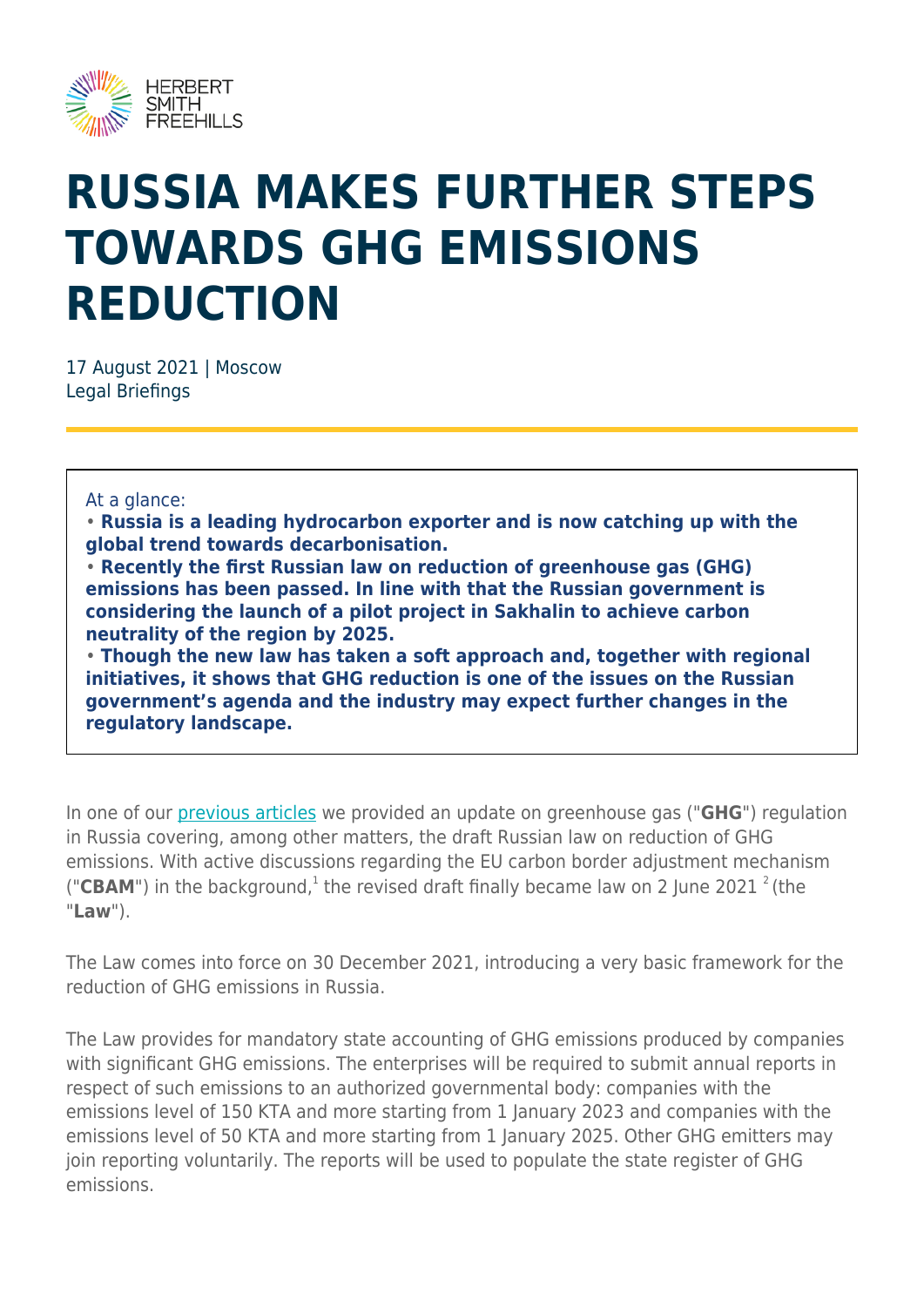The Law does not set out any limits or targets for GHG emissions. At the same time, it empowers the Russian government to adopt national targets for the reduction of GHG emissions and implement additional measures if the target is not achieved. The types of such measures are not yet specified. The Law encourages (but does not require) enterprises to implement climate projects which are aimed at reducing GHG emissions or increasing GHG absorption. Verified results of climate projects will serve as the basis for accrual of carbon units which according to the provisions of the Law may be bought, sold and offset to reduce carbon footprint. Climate project initiatives are supposed to be encouraged by state incentives which are yet to be determined.

The Law avoids imposing any measures which may be too burdensome for business and is generally welcomed by the industry. Although as of now the Law does not provide for the payment of carbon price in Russia entitling CBAM declarants to a reduction in the number of CBAM certificates to be surrendered, it is likely that the information submitted under the Law to a certain extent may be used for calculation of embedded emission for the purposes of CBAM.

This initial soft approach taken by the Law is accompanied by initiatives to launch regional projects, for example a GHG emissions pilot scheme in the Sakhalin region. The pilot would seek to achieve carbon neutrality of the region by 2025 by setting up the inventory of GHG emissions, mandatory carbon reporting and, most importantly, emission quotas. Emitters will be charged a fee if the quota is exceeded, and will be able to earn credits by keeping emissions lower than quoted. The credits may be either used to comply with emission quotas or sold, and are expected to be traded alongside the carbon units introduced by the Law. The proposed regulation in Sakhalin will only apply to large-scale emitters. According to public sources, a few other regions expressed their willingness to join this pilot.

Recent changes and initiatives show that GHG reduction is one of the issues on the Russian government's agenda and the industry may expect further changes in the regulatory landscape. Many Russian energy companies have caught up with this trend and are voluntarily taking steps towards decarbonisation:

- PJSC Tatneft joined the Science Based Targets initiative (SBTi) developed by CDP, the United Nations Global Compact, World Resources Institute and the World Wide Fund for Nature. The company will develop and adopt science-based targets with regard to reducing GHG emissions and decarbonisation in terms of SBTi criteria within 24 months and plans to achieve carbon neutrality in 2050 by gradually reducing its emissions.
- According to Rosneft's Plan for Carbon Management, by 2035, the company intends inter alia to prevent GHG emissions in the amount of 20 million tons of CO2-equivalent, cut upstream emissions intensity by 30% and stop routine APG flaring.
- Gazprom reported reduction of GHG emissions by 14% in 2020 compared to the previous year.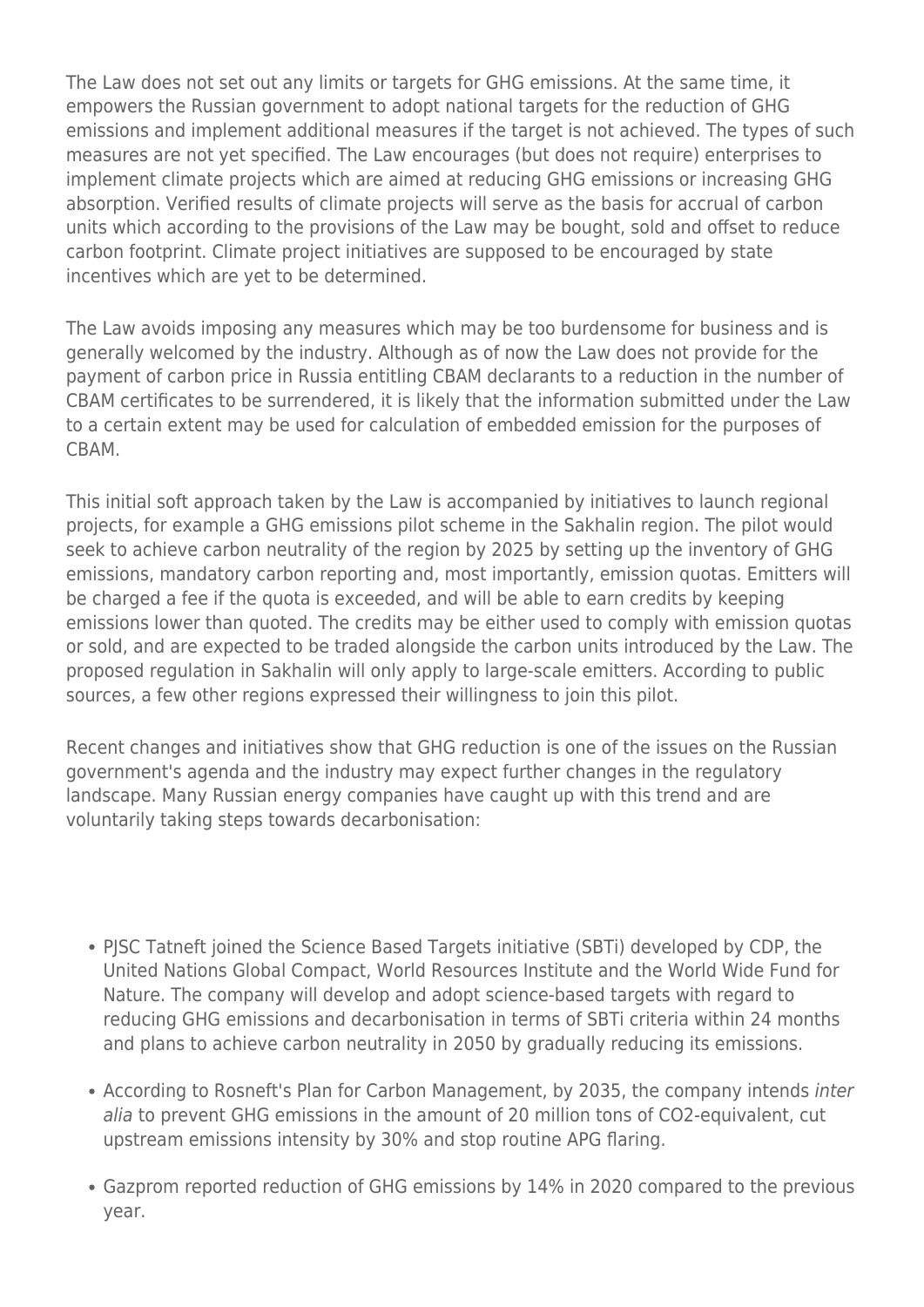LUKOIL has included an index of carbon footprint reduction into key performance indicators (KPIs) for its top management.

- 1. In principle, CBAM is a measure which aims to protect the competitiveness of certain domestic EU carbon-intensive sectors and avoid the risk of carbon leakage. EU importers of in-scope products will be liable under the proposal to buy CBAM allowances proportionate to the embedded emissions of the products subject to import from certain third countries including the Russian Federation. For further details please see our [Energy notes.](https://hsfnotes.com/energy/2021/07/22/fit-for-55-european-commission-publishes-its-proposal-for-a-carbon-border-adjustment-mechanism-eu-cbam/)
- 2. Federal Law No. 296-FZ "On Limiting GHG Emissions"